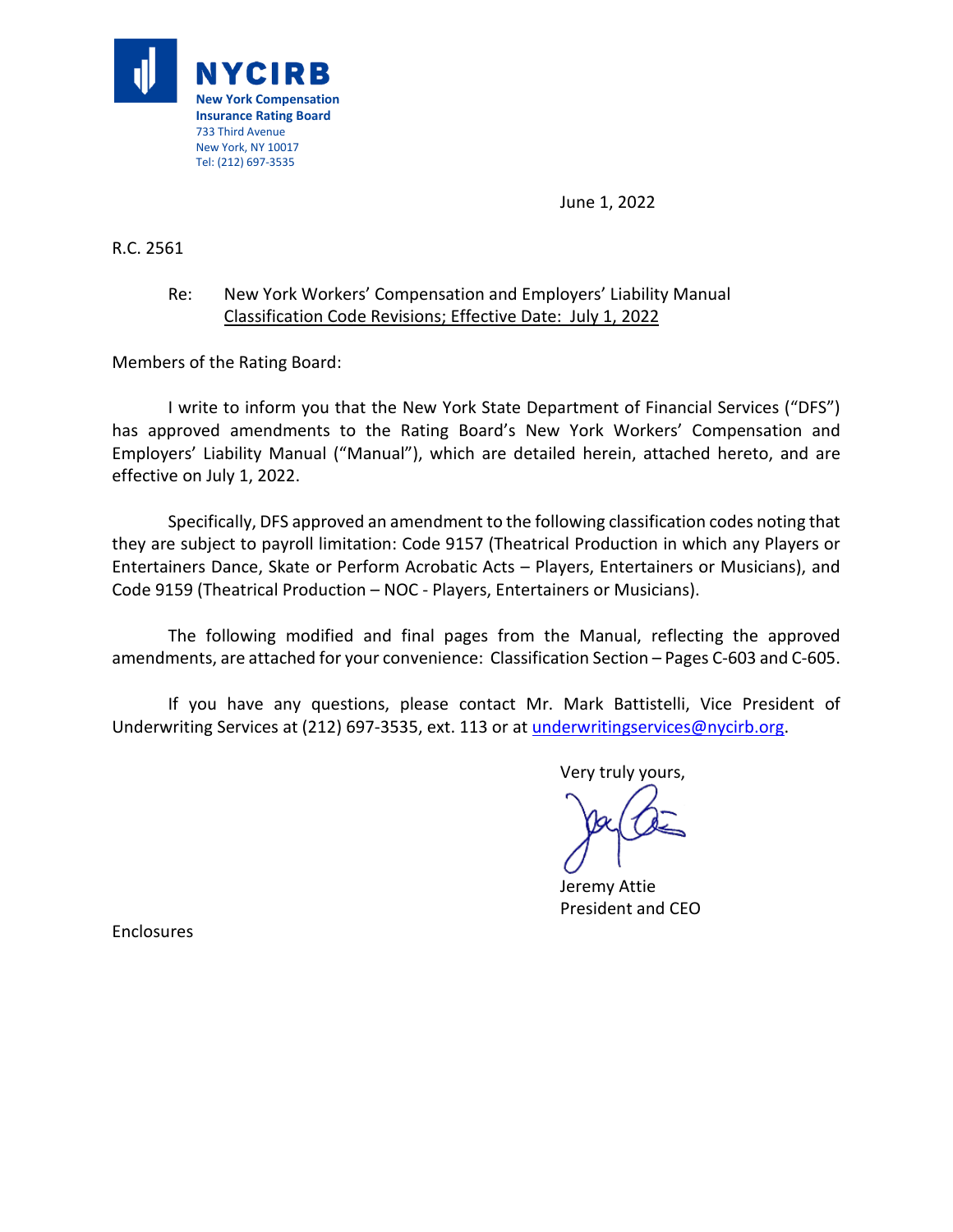### **NEW YORK WORKERS' COMPENSATION COMPRESS AND RESOLUTION CONSUMING A Page C-603 AND EMPLOYERS' LIABILITY MANUAL**

|         | Theatrical Production in Which Any Players or Entertainers Dance, Skate or<br>9157<br>Perform Acrobatic Acts - Players, Entertainers or Musicians                                                                                                                                                                                                                                                                                           |  |  |
|---------|---------------------------------------------------------------------------------------------------------------------------------------------------------------------------------------------------------------------------------------------------------------------------------------------------------------------------------------------------------------------------------------------------------------------------------------------|--|--|
| $\star$ | Note: The entire remuneration of all employees shall be included in computing premium, subject,<br>however, to the maximum average weekly wage per employee. Refer to the "Miscellaneous<br>Values" of Part Three – Loss Costs of this Manual for current weekly maximum amounts.                                                                                                                                                           |  |  |
|         | <b>Description</b>                                                                                                                                                                                                                                                                                                                                                                                                                          |  |  |
|         | Code 9157 applies to players, entertainers, or musicians of a theatrical production in which the<br>players or entertainers dance, skate or perform acrobatic acts. This classification also applies to<br>a traveling theater which performs at various locations. The theater genre consists of dramatic,<br>opera, ballet or dance performances regardless of whether they perform at one location or as part<br>of a traveling theater. |  |  |
|         | Orchestras and musicians performing on stage are included with the professional employees of<br>this classification. This classification also applies to musicians, entertainers and disc jockeys who<br>perform at various social functions or in clubs, taverns, or lounges if there is dancing, skating or<br>acrobatic acts in the performances.                                                                                        |  |  |
|         | Players, entertainers or musicians that dance, skate or perform acrobatic acts employed by a hotel<br>that does not own or operate a restaurant in or adjacent to the hotel are also subject to this<br>classification.                                                                                                                                                                                                                     |  |  |
|         | <b>Assignment By Analogy</b>                                                                                                                                                                                                                                                                                                                                                                                                                |  |  |
|         |                                                                                                                                                                                                                                                                                                                                                                                                                                             |  |  |
|         |                                                                                                                                                                                                                                                                                                                                                                                                                                             |  |  |
|         | <b>Operations To Be Separately Rated</b>                                                                                                                                                                                                                                                                                                                                                                                                    |  |  |
|         | 1. Managers, stage hands, box office employees, usher or motion picture operations of a<br>performance:                                                                                                                                                                                                                                                                                                                                     |  |  |
|         | (a) In which any players or entertainers dance, skate or perform acrobatic acts. Refer to Code<br>9158 "Theatrical Production in Which Any Players or Entertainers Dance, Skate or Perform<br>Acrobatic Acts - All Other Employees."                                                                                                                                                                                                        |  |  |
|         | (b) Theatrical production where the players, entertainers or musicians do not dance, skate or<br>perform acrobatic acts. Refer to Code 9160 "Theatrical Production - NOC - All Other<br>Employees."                                                                                                                                                                                                                                         |  |  |
|         | 2. Orchestra members of a theatrical production that are located off stage and theatrical<br>productions that involve productions where the players, entertainers or musicians do not<br>dance, skate or perform acrobatic acts. Refer to Code 9159 "Theatrical Production – NOC –<br>Players, Entertainers or Musicians."                                                                                                                  |  |  |
|         | 3. Players, entertainers or musicians employed by:                                                                                                                                                                                                                                                                                                                                                                                          |  |  |

**(b)** Hotel. Refer to Code 9058 "Hotel – NOC – Restaurant Employees."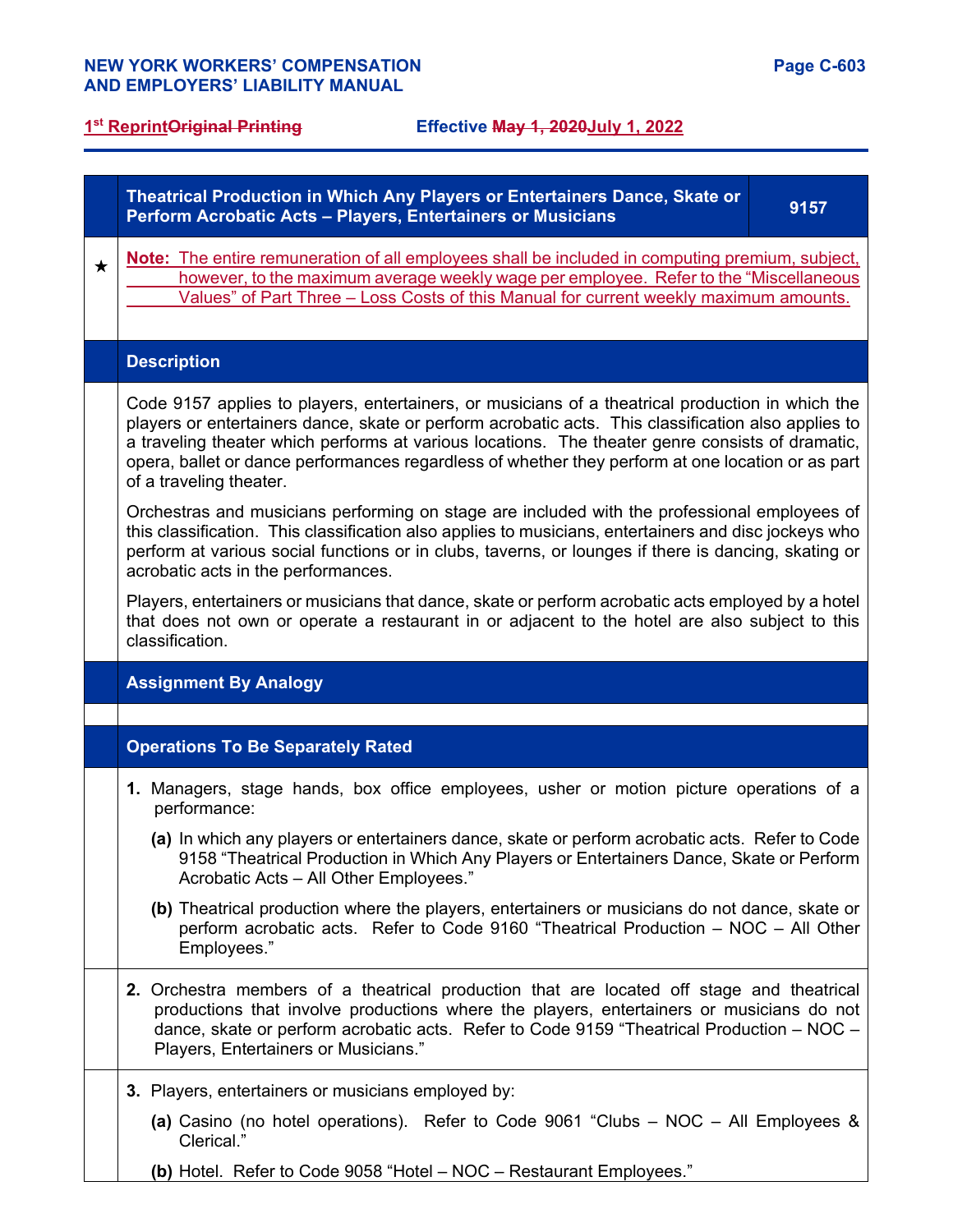## **NEW YORK WORKERS' COMPENSATION COMPRESS AND RESOLUTION CONSUMING A Page C-605 AND EMPLOYERS' LIABILITY MANUAL**

**1st ReprintOriginal Printing Effective May 1, 2020July 1, 2022** 

|                                                                                                                                                                                                                                                                                                                                                                                                                                       | Theatrical Production - NOC - Players, Entertainers or Musicians<br>9159                                                                                                                                                                                                          |  |  |  |
|---------------------------------------------------------------------------------------------------------------------------------------------------------------------------------------------------------------------------------------------------------------------------------------------------------------------------------------------------------------------------------------------------------------------------------------|-----------------------------------------------------------------------------------------------------------------------------------------------------------------------------------------------------------------------------------------------------------------------------------|--|--|--|
| $\bigstar$                                                                                                                                                                                                                                                                                                                                                                                                                            | Note: The entire remuneration of all employees shall be included in computing premium, subject,<br>however, to the maximum average weekly wage per employee. Refer to the "Miscellaneous<br>Values" of Part Three - Loss Costs of this Manual for current weekly maximum amounts. |  |  |  |
|                                                                                                                                                                                                                                                                                                                                                                                                                                       | <b>Description</b>                                                                                                                                                                                                                                                                |  |  |  |
| Code 9159 applies to players, entertainers, or musicians of a theatrical production in which the<br>players or entertainers do not dance, skate or perform acrobatic acts. This classification is<br>applicable to a traveling theater which performs at various locations. The theater genre consists<br>of dramatic, opera, ballet or dance performances whether they perform at one location or as part<br>of a traveling theater. |                                                                                                                                                                                                                                                                                   |  |  |  |
| Orchestras and musicians performing on and offstage are included with the professional<br>employees of this class. This classification not only applies to a theatrical production, it also<br>applies to musicians, entertainers and disc jockeys who perform at various social functions and in<br>clubs, taverns, or lounges if they do not dance, skate or perform acrobatic acts in their<br>performances.                       |                                                                                                                                                                                                                                                                                   |  |  |  |
|                                                                                                                                                                                                                                                                                                                                                                                                                                       | Performers employed by a hotel that does not own or operate a restaurant in or adjacent to the<br>hotel are also subject to this classification.                                                                                                                                  |  |  |  |
|                                                                                                                                                                                                                                                                                                                                                                                                                                       | <b>Assignment By Analogy</b>                                                                                                                                                                                                                                                      |  |  |  |
|                                                                                                                                                                                                                                                                                                                                                                                                                                       | <b>Operations To Be Separately Rated</b>                                                                                                                                                                                                                                          |  |  |  |
|                                                                                                                                                                                                                                                                                                                                                                                                                                       | 1. Theatrical productions in which any players or entertainers dance, skate or perform acrobatic<br>acts. Refer to Code 9157 "Theatrical Production in Which Any Players or Entertainers Dance,<br>Skate or Perform Acrobatic Acts - Players, Entertainers or Musicians."         |  |  |  |
|                                                                                                                                                                                                                                                                                                                                                                                                                                       | 2. Managers, stage hands, box office employees, usher or motion picture operations of a<br>performance:                                                                                                                                                                           |  |  |  |
|                                                                                                                                                                                                                                                                                                                                                                                                                                       | (a) In which any players or entertainers dance, skate or perform acrobatic acts. Refer to Code<br>9158 "Theatrical Production in Which Any Players or Entertainers Dance, Skate or Perform<br>Acrobatic Acts - All Other Employees."                                              |  |  |  |
|                                                                                                                                                                                                                                                                                                                                                                                                                                       | (b) Performance theatrical production where the players, entertainers or musicians do not<br>dance, skate or perform acrobatic acts. Refer to Code 9160 "Theatrical Production - NOC<br>- All Other Employees."                                                                   |  |  |  |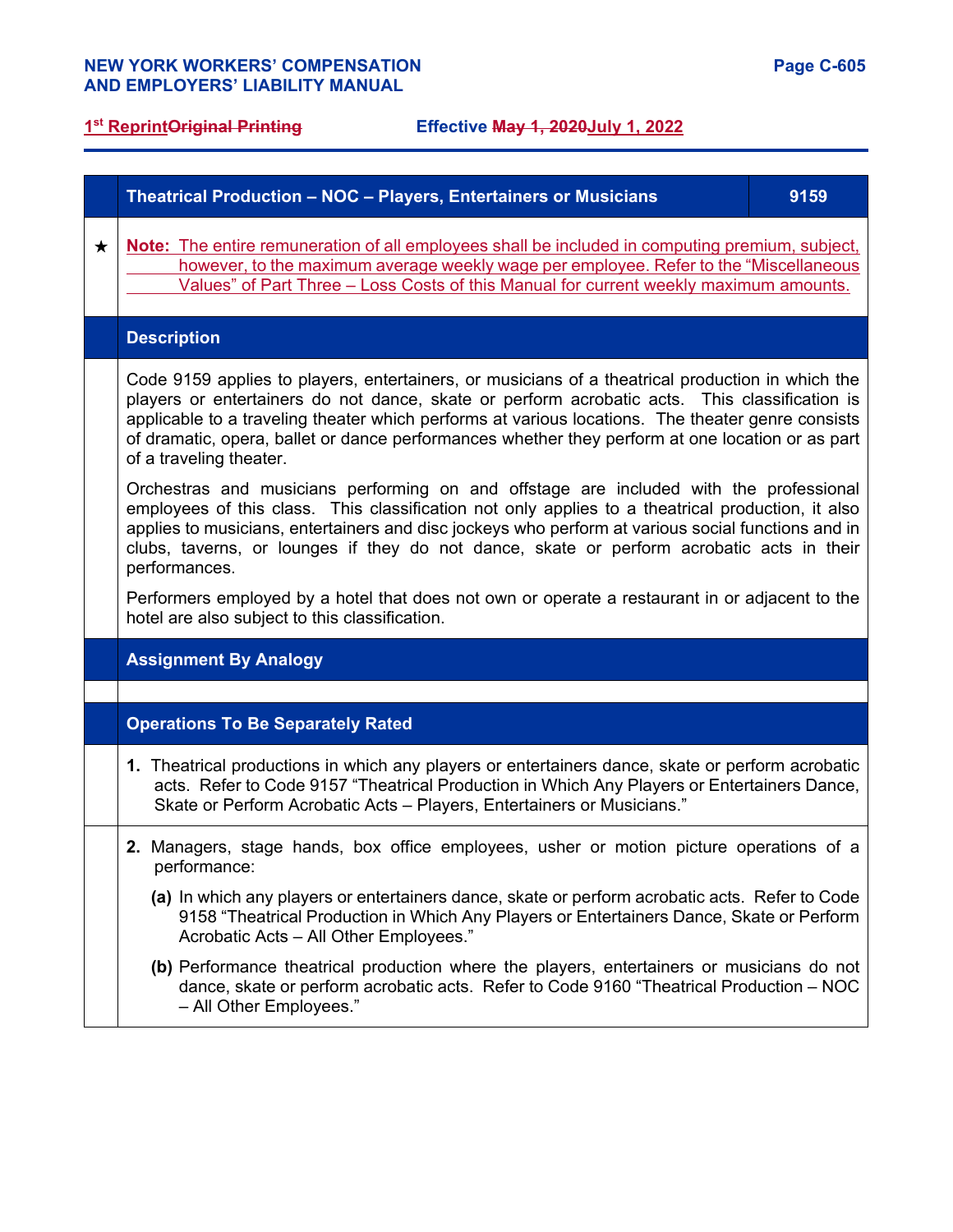### **NEW YORK WORKERS' COMPENSATION Page C-603 AND EMPLOYERS' LIABILITY MANUAL**

**1st Reprint Effective July 1, 2022**

|            | Theatrical Production in Which Any Players or Entertainers Dance, Skate or<br><b>Perform Acrobatic Acts - Players, Entertainers or Musicians</b>                                                                                                                                          | 9157 |  |  |
|------------|-------------------------------------------------------------------------------------------------------------------------------------------------------------------------------------------------------------------------------------------------------------------------------------------|------|--|--|
| $\bigstar$ | <b>Note:</b> The entire remuneration of all employees shall be included in computing premium, subject,<br>however, to the maximum average weekly wage per employee. Refer to the "Miscellaneous"<br>Values" of Part Three – Loss Costs of this Manual for current weekly maximum amounts. |      |  |  |
|            | <b>Description</b>                                                                                                                                                                                                                                                                        |      |  |  |
|            | Code 9157 applies to players, entertainers, or musicians of a theatrical production in which the                                                                                                                                                                                          |      |  |  |

Code 9157 applies to players, entertainers, or musicians of a theatrical production in which the players or entertainers dance, skate or perform acrobatic acts. This classification also applies to a traveling theater which performs at various locations. The theater genre consists of dramatic, opera, ballet or dance performances regardless of whether they perform at one location or as part of a traveling theater.

Orchestras and musicians performing on stage are included with the professional employees of this classification. This classification also applies to musicians, entertainers and disc jockeys who perform at various social functions or in clubs, taverns, or lounges if there is dancing, skating or acrobatic acts in the performances.

Players, entertainers or musicians that dance, skate or perform acrobatic acts employed by a hotel that does not own or operate a restaurant in or adjacent to the hotel are also subject to this classification.

### **Assignment By Analogy**

### **Operations To Be Separately Rated**

- **1.** Managers, stage hands, box office employees, usher or motion picture operations of a performance:
	- **(a)** In which any players or entertainers dance, skate or perform acrobatic acts. Refer to Code 9158 "Theatrical Production in Which Any Players or Entertainers Dance, Skate or Perform Acrobatic Acts – All Other Employees."
	- **(b)** Theatrical production where the players, entertainers or musicians do not dance, skate or perform acrobatic acts. Refer to Code 9160 "Theatrical Production – NOC – All Other Employees."
- **2.** Orchestra members of a theatrical production that are located off stage and theatrical productions that involve productions where the players, entertainers or musicians do not dance, skate or perform acrobatic acts. Refer to Code 9159 "Theatrical Production – NOC – Players, Entertainers or Musicians."
- **3.** Players, entertainers or musicians employed by:
	- **(a)** Casino (no hotel operations). Refer to Code 9061 "Clubs NOC All Employees & Clerical."
	- **(b)** Hotel. Refer to Code 9058 "Hotel NOC Restaurant Employees."